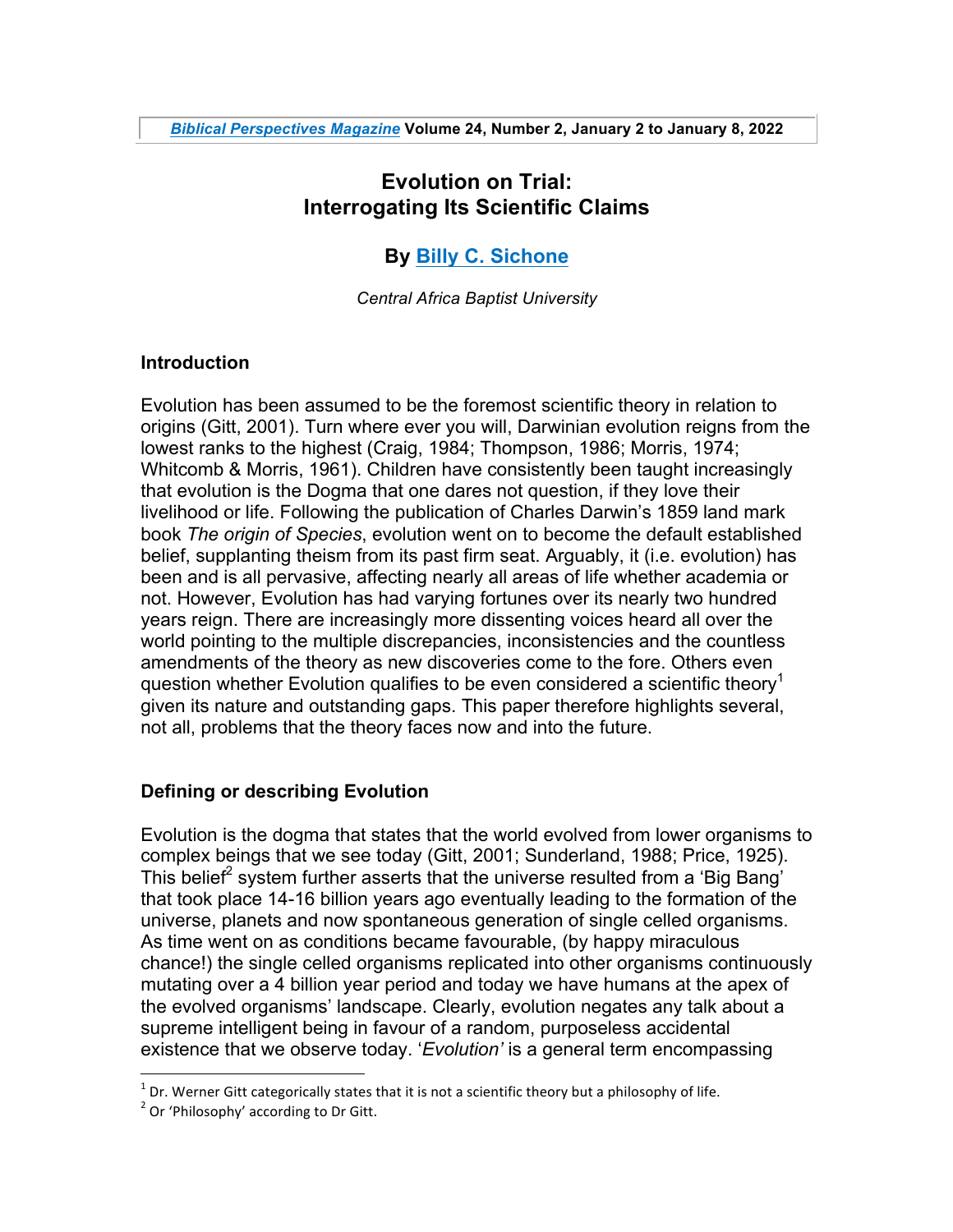various aspects of Evolution theories that include Darwinism. Evolution stands on and begins with several assumptions including the following, as highlighted by late Dr. Luther Sutherland and Geology Professor George M. Price:

1. Evolution is universal.

2. Evolution requires time to take place.

3. No supernatural being exists to have moulded or created the world.

4. Evolution began with the 'Big Bang' but over time, life by spontaneous generation 'by a happy accident' commenced until we reach the present levels of evolution.

5. All animals have a common ancestor; man is not special or unique.

6. Evolution has no purpose or direction. It is a random natural process.

7. All that exists is matter, which is eternal in nature.

Evolution cannot stand without the above mentioned assumptions, which are a form of faith in nature.

#### **Darwinian evolution**

Strictly speaking, Darwinism and evolution are different though connected. While 'Evolution' is general, Darwinism is an aspect of it. Evolution states what happened while Darwinism attempts to explain 'how' that which happened took place. Charles Darwin collated all the extant theories of organic evolution based on gradualism and sought to explain them using his theory through acquired characteristics, natural selection and the fossil record he collected during his five year voyage around the world on the Beagle (Price, 1925).

### **Possible explanation Why Evolution has been the Preferred Theory of Origins**

As earlier intimated, evolution has successfully wormed itself into literary all spheres of life today and probably long into the future. But why has this theory gripped the world to the point of dislodging theism? Many reasons could be summoned but one major reason is that it claims to be scientific and was presented as an alternative explanation of origins to Creationism. It claims to explain the origins of life away from the idea of a supreme being called God that instantaneously and unilaterally created the world. Theistic evolutionists attempt to bridge the gap by taking a middle of the road stand. Another reason advanced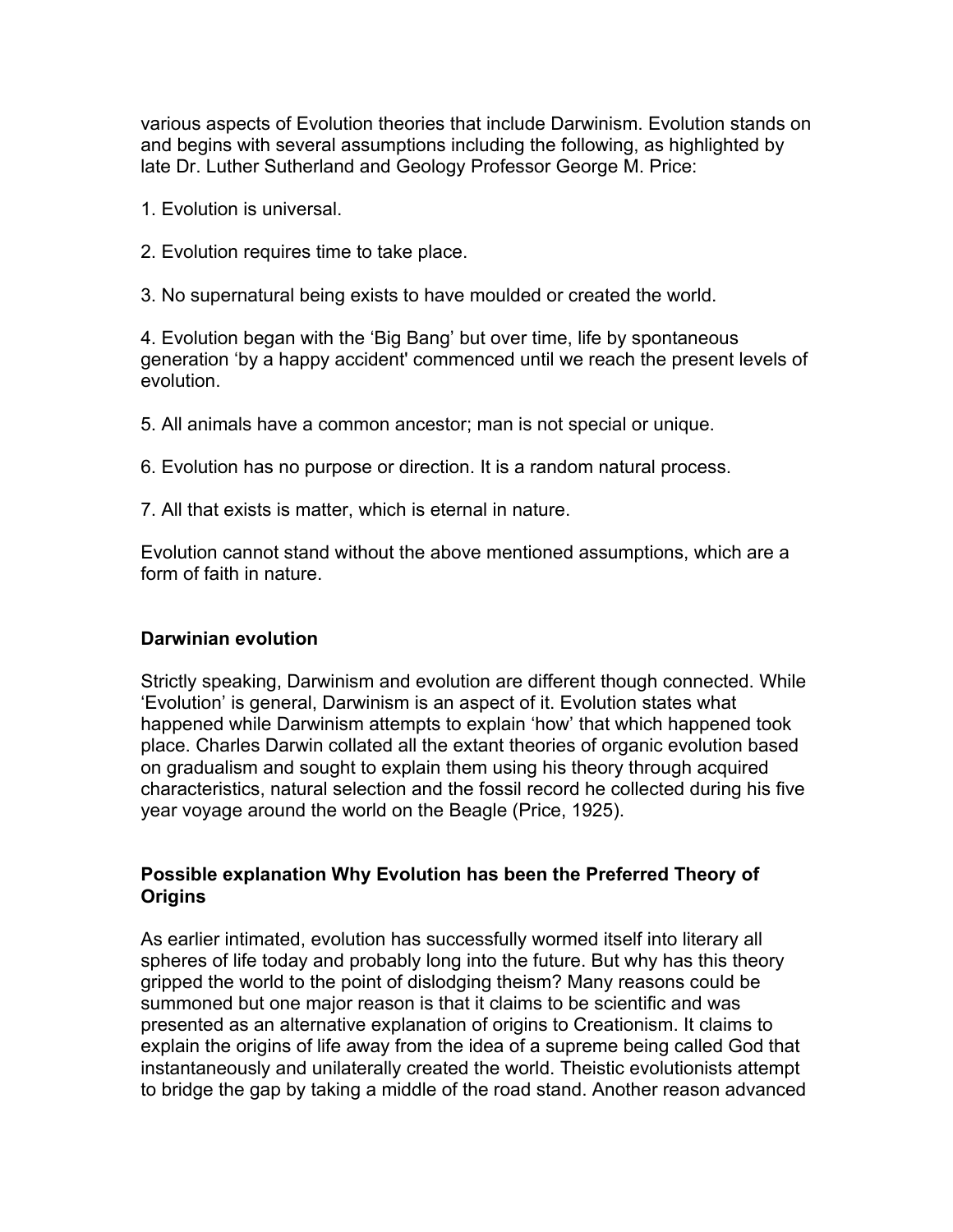by Dr Gitt is that some people reject the idea of God and thus evolution eliminates this. Sir Arthur Keith is on record having opted for Evolution because the God factor was absent.

# **Purported scientific aspects of Evolution**

Darwinian evolution claims to be scientific because proponents assert that it is testable thus falsifiable or not. Secondly, proponents claim that since evolutionary theories are subject to falsification and testability, they can and are often amended as new information becomes available. Thirdly, evolution operates in the natural world with physical things that can be verified. Although there are some gaps in several areas, as information becomes available, these gaps are increasingly being filled as has been happening with the fossil record over the last 150 years or so.

# **Faith aspects of Evolution**

Though Darwinian Evolution has been very popular over the years and heralded as more scientific compared to Creationism, it is none the less premised on religious presuppositions, no wonder people would defend it to the bitter end. It is religious in the sense that its starts and operates on the premise of faith. Where did the ball<sup>3</sup> that exploded to form the Universe come from? How did life begin and subsequent developments and mutations into other kinds of beings come about? Evolution claims that there has been consistent macro and micro evolution leading to what we see today, with man at the apex of the evolutionary plane. Pressed to explain further or to produce a trail, evolutionists claim that the evidence will be forth coming as more fossils are discovered. This, in itself, is a statement of faith.

# **Limitations of Evolution**

Evolution has limitations just like any other. Some of these limitations are so damning to its scientific claims such as the faith aspects that we have mentioned above. Secondly, Evolution claims that the fossil record should be available, given the uniformitarian nature of relics from the past that can be examined and information extracted. This is working backwards against that scientific method that examines present reality by experimentation. Further, Darwinian Evolution is not in sync with Mendalism but espoused the theory of acquired characteristics-Lamarckism that neo Darwinians and others have discarded. Microevolution certainly does take place but Macro is questionable, since science cannot prove that.

 $3$  In reference to the 'Big Bang theory'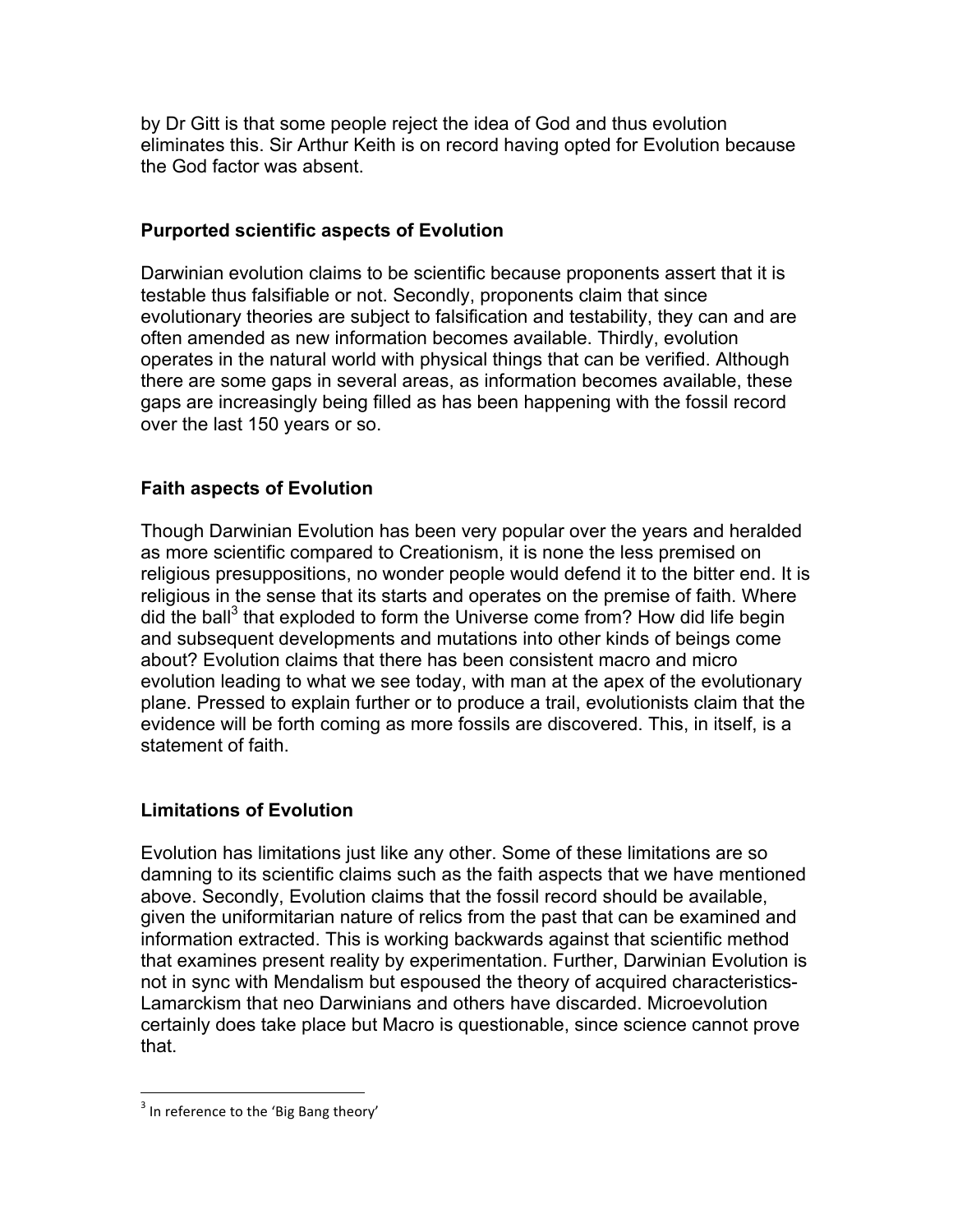#### **Weaknesses and inadequacies of Evolution**

As mentioned briefly in the previous points, Darwinian evolution has serious weaknesses such as being a faith based theory, at times in contradiction with established scientific laws, ignores some clear points such as order in the universe clearly pointing to design while evolution is consistently being adjusted to conform to new findings, although, although authentic science allows for this aspect.

# **Why Evolution's popularity has been fluctuating**

The fortunes for this theory have been fluctuating over the years. When it was first introduced in a big way back in 1859, the theory sky rocketed, quickly supplanting all other theories in about all walks of life. It continued to dominate the sciences, for instance, and still does to this day. However, within the early 20th century, people began to question its validity and claims to being a scientific theory. Increasingly, people have risen on both sides of the coin either supporting or questioning its authenticity. Some religiously believe in Evolution and will never countenance or take criticisms. One probability is that they have been stifled by the new found faith community. Secondly, it could be that their very existence and livelihood survival depends on their supporting this theory and thus continue receiving not only a pay check but funding for projects. Others fear committing academic suicide or the loss of academic promotion opportunities. Joshua S Swamidass (https://peacefulscience.org/articles/why-i-went-publicevolution/ ) attested to this fear in a 2021 peacefulscience.org report. This threat is real because a strong systematic cartel exists to flash out or reject any opposing view. The main reason however why Darwinism has been questioned and thus plummeting in popularity at times is its bankruptcy in some cases, such as the fossil record gaps, antagonism to some scientific laws or its faith based assumptions not possible to prove presently, though the recently commissioned Hydron Collider has attempted to recreate the conditions that probably happened during the first few seconds of the big bang-which itself is an assumption, a faith belief. Even more interesting, the big bang itself has been questioned by recent theories such as the one claiming that the University has always been, thus eternal. Bruno Bento and Salve Zalel advance this claim in a recent 2021 express.co.uk report

(http://opr.news/56fe3ac6211015en\_zm?link=1&client=news).

# **Concerns about Evolution by Scientists and others alike**

That Evolution has been and continues to be he favoured theory of origins is beyond doubt. From the day Darwin unleashed his monumental book, to a keen waiting public, Darwinism has rapidly wormed its way into the public domain,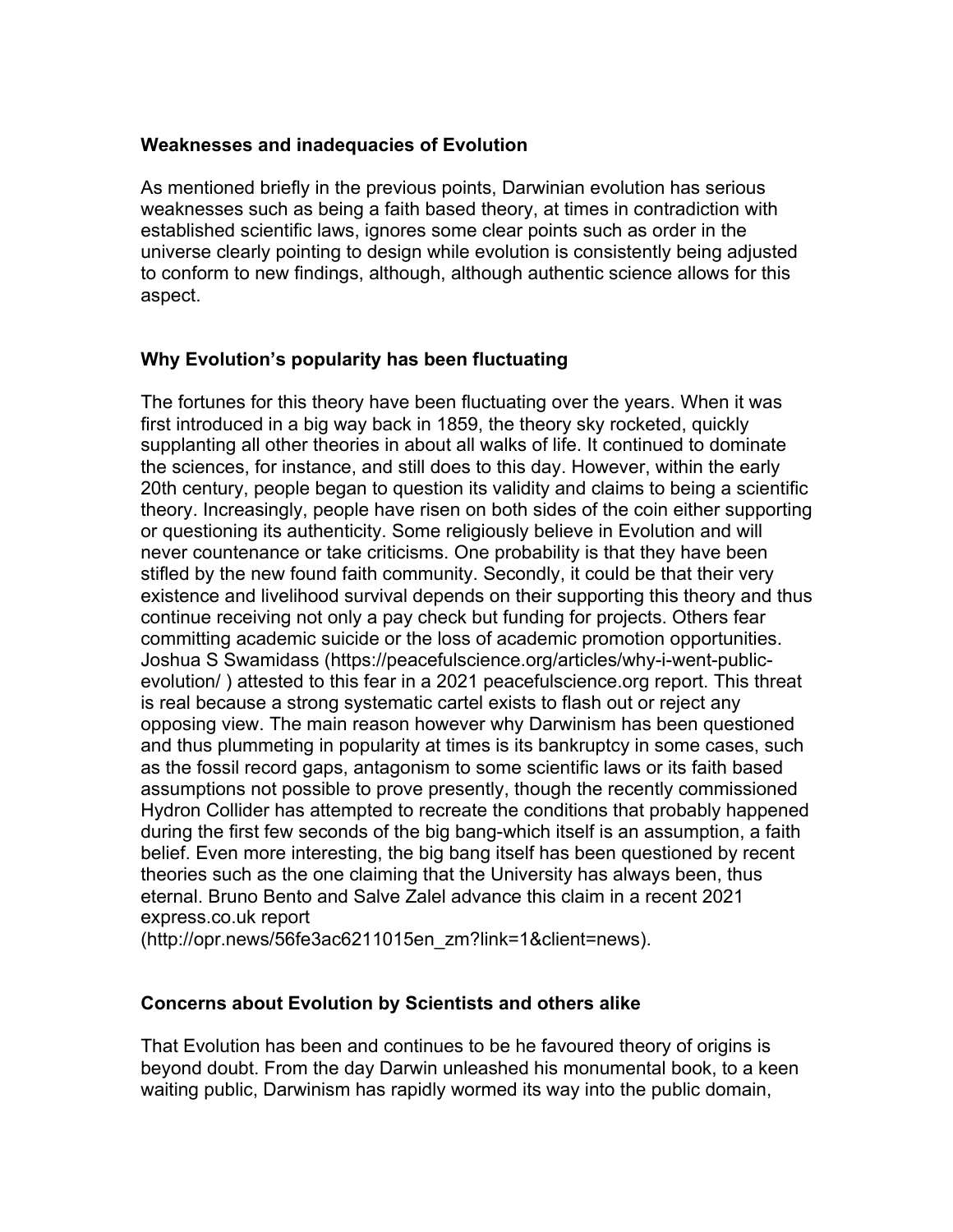literary taking over about every aspect of life. It has been heralded as the most all-pervasive theory to affect all spheres of life. For nearly 150 years, Darwinian evolution by natural selection has reigned supreme. Although Charles Darwin was not the original thinker of evolutionary processes in the gradualism sense, he certainly tied together the various ideas<sup>4</sup> posited by other giants before him, including thoughts from his grandfather Erasmus Darwin. The sad thing about this gentleman is that he got all the credit, accolades and glory when others before him, including Wallace, with whom he co-authored a paper are hardly acknowledged! That said, there are some aspects that continue to worry some scientists and others in relation to the weaknesses and issues raised earlier in this paper. We here allude to some aspects already touched on. Firstly, Darwinism is clearly not correct about the claim of acquired characteristics as taught by Lamarck and imbibed by Charles Darwin to his dying day. Secondly, gradualism is an assumption that cannot be clearly and authentically proved today. This alone makes Darwinism fall off as a scientific theory. However, this is assumed to be true in the scientific community. Thirdly, Mendelism wiped away some claims attributed to Darwinism but the evolutionists hardly acknowledge this fact, preferring to explain the problem away. At best, they claim that these two are complementary views approached from differing perspectives! Fourthly, studies in Biological sciences disprove Darwinism in relation to common ancestry, embryological development and complete change of organisms. Granted, micro evolution through natural selection takes place but not macro as claimed by Darwin. Fifthly, there is evidence from the scientific community to protect faulty Darwinism come what may. It is now an orthodox dogma that one dares not challenge lest they be charged with heresy! $5$  Even Scientists that have discovered the inherent lies or weaknesses in Darwinian evolution dare not raise a dissenting voice lest they are blacklisted from the leading Journals that sing the same chorus in praise of Darwinism. Of course the evolutionist will claim that as more light has come to the fore, amendments are done to the theory, away from classical Darwinism. Sixthly, it is of concern that alternative theories of evolution such as Creationism are totally blocked from being taught in public schools. In many senses, creationism makes more sense given credible supporting evidence but the atheists will not allow it anywhere near the journal turfs! Seventhly, Darwinism claims that organisms evolved from simple to complex beings but the reality in nature is that organisms degenerate. The Darwinian view goes against the grain of the established laws of science of entropy or nature of matter. The incomplete fossil record is yet another. Among evolutionists, they are not agreed. Voices like Dr Gould have clearly admitted that gradualism or even uniformitarianism does not hold water. Evidence shows serious gaps as well as there having been a major catastrophe (flood) of global proportions (Thompson, 1986; Whitcomb & Morris, 1961). Evolution is an act of faith commencing on a presupposed premise. As can be seen, Darwinian Evolution cannot qualify to be scientific, let alone more credible than creationism. The challenge is how to ensure truth freely flows, is disseminated and people allowed to believe what

<sup>&</sup>lt;sup>4</sup> And strand so thought

 $5$  Or commit 'intellectual suicide' as some call it.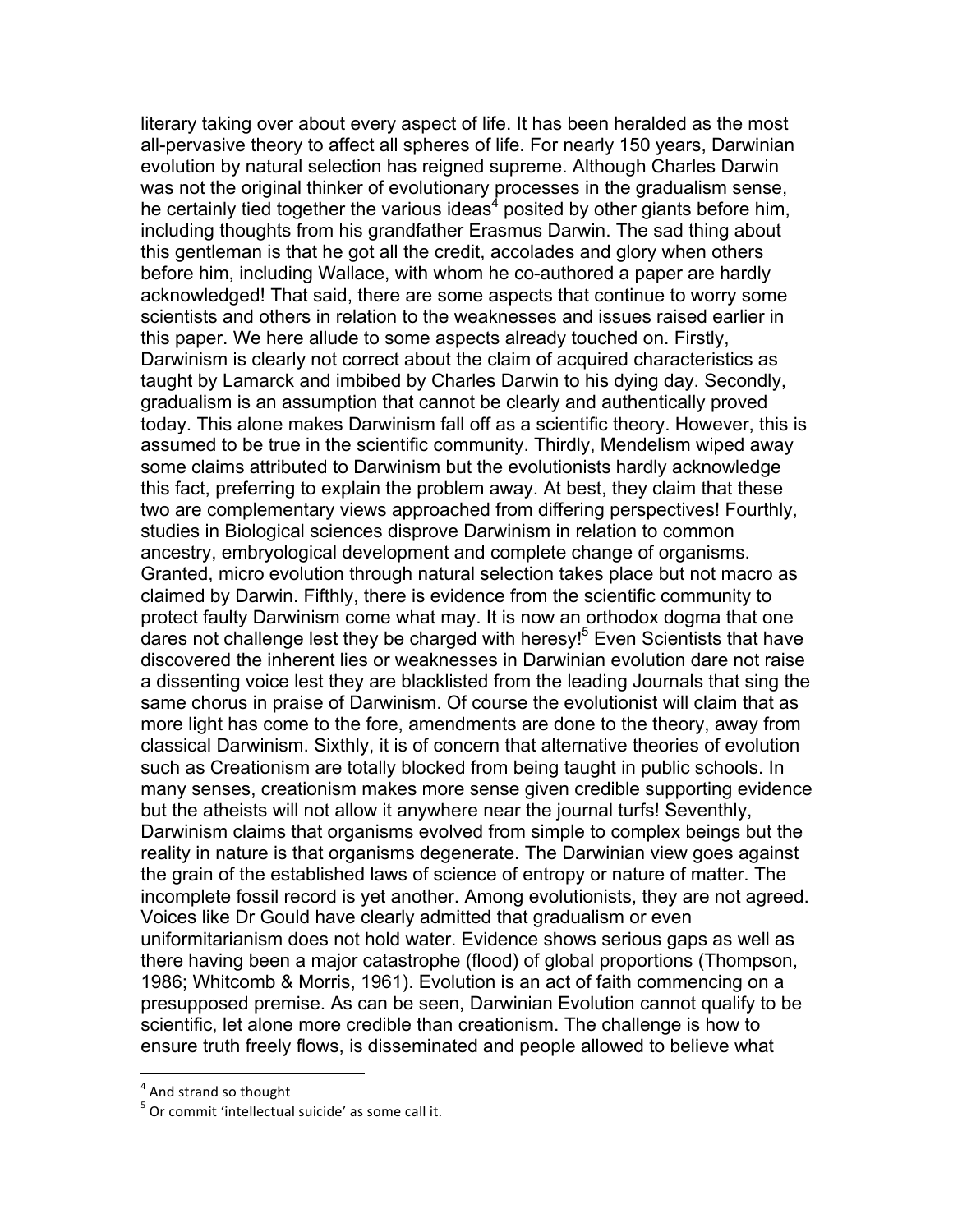they observe based on facts. At the moment, the cartels in the scientific community forbids free "Objective" pursuit and interpretation of scientific knowledge, which the great theistic army of scientists began in generations gone by. A time will however come when suppressed truth will fly out of its present cage.

#### **What Others have Said or Written about the Weaknesses of Evolution**

Of the many who have taken time to write on the nature and weaknesses of Darwinian evolution, Dr M. Price stands among the giants. Dr Price, a trained Geologist himself, has exposed some of the most damning weaknesses of the theory. He points out, for instance, that there are some hidden weaknesses that the scientific community never wants discussed or disclosed because these could potentially harm the standing of the theory. Among these include the contradiction between Mendalism, some fundamental laws of science with classical Darwinian theory; the gap in the evolutionary fossil record; the inconsistencies in the uniformitarian dogma; the order in the universe; the basic faith presuppositions undergirding the theory and the failure of the theory to even qualify as a scientific theory among other weak spots. Price points out that in its over 150 year history, the theory has had fluctuating fortunes of popularity but is clearly the foremost accepted theory in about every arena of life. Another, Dr Girt Werner, has written on theistic evolution, exposing it for what it is. In that work, he first states the presuppositions of Evolution and Creationism before proceeding to demolish evolution with potent argumentation and proof. He demonstrates that Creationism clearly seems to make more sense than its rival theories, which he asserts, are not scientific in nature at all.

But there is a fair share of views to be encountered on the other side of the spectrum as well. The world is awash with evolutionary researchers, writers and apologists (both past and present), foremost of them being Dr Stephen Hawkins, Baron Cuvier, Lyell among others. This group of thinkers and writers assert that to believe anything other than evolution is effectively to be insane, needing some attention from the psychiatrists. They claim that only what is testable, seen and material should be believed and relied on as true. As high Priests of the evolutionary dogma, Richard Dawkins and Stephen Hawkins expect to be believed by faith without question. They assert that evolution needs time and is increasingly being proved correct since it can be falsified and improved upon as evidence becomes available unlike the static Bible.

#### **Lessons Gleaned learnt from this consideration**

There are several lessons that can be hewn from this most revealing exploration. Below are some of the major highlights we learn from this research. The reader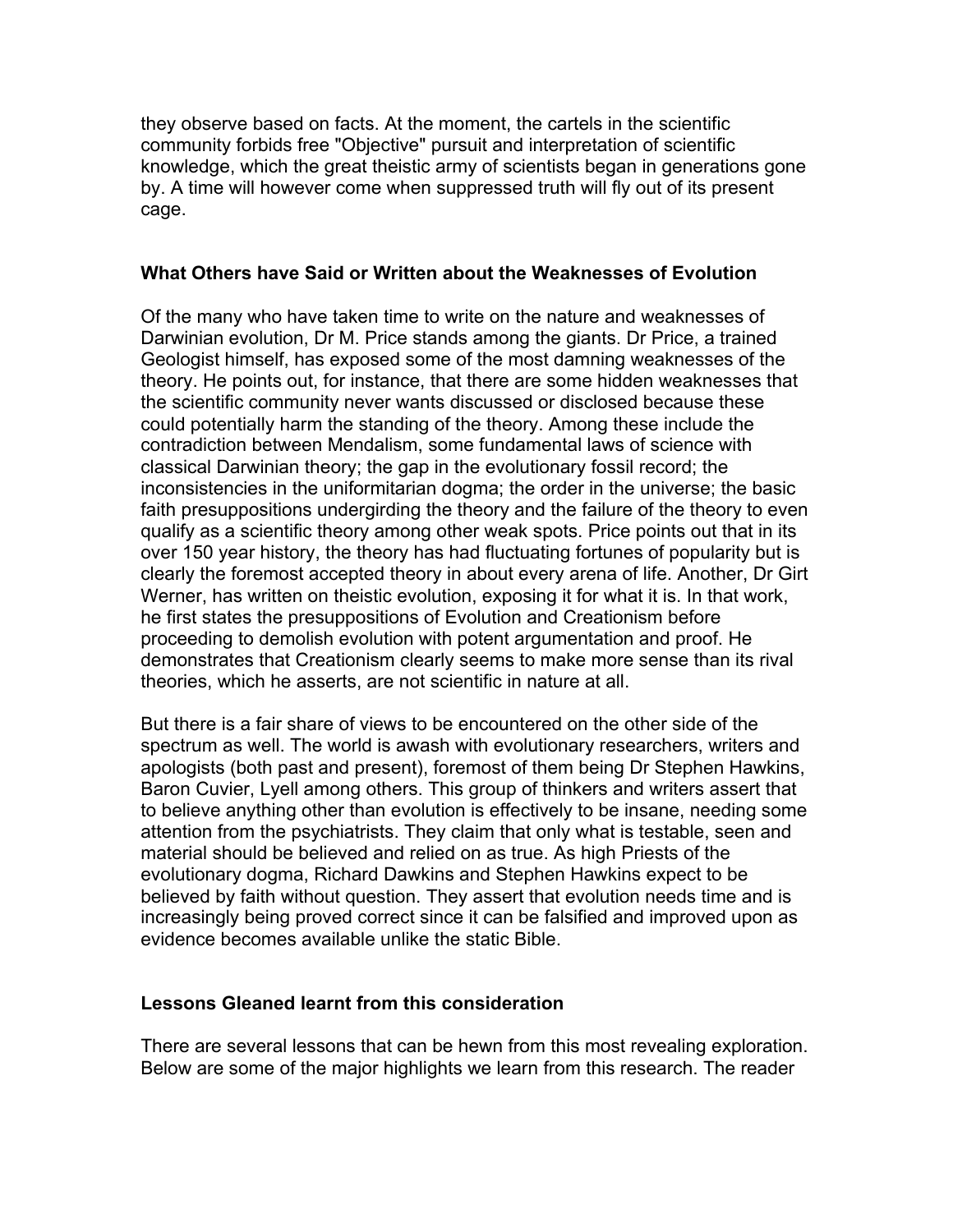is encouraged to verify these assertions with other equally formidable sources as they assimilate this material;

1. Geology cannot help evolution as anticipated or as Charles Darwin hoped. Some facts/evidences/fossils remain at large and may not be found to fill in the yawning gaps. What is there sometimes appears forced or artificial evolutionary stages from a homological perspective. New Geology is no longer evolutionary per se but catastrophic. The 1912 paleoanthropological piltman hoax remains firmly fixed in our memory.

3. Disagreements of Religion and Evolution are not merely on gradualism but about Sin and its effects. The evolutionist down plays sin affirming that human beings are not as bad but with education, the picture can change. Thus, the differences are deeper than meets the eye.

4. Several honest Scientists especially in the Biological Sciences (embryological recapitulation, genetics, homology etc.) repudiate Evolution as nonsensical or untenable.

5. Evolution posits that organisms and people have progressively evolved from simple to complex beings.

6. Mendel introduced Genetics through 1. Hereditary (inborn) & Environmental fluctuations (acquired).

7. Mendalism has been repeatedly tested and verified. Mendalism discounts organic evolution and therefore Darwinism. In fact, Mendel did not agree with Darwin's gradualism or Lamarckism of acquired characteristics.

8. Morgan rejected Darwinian evolution based on the Fruit fly experiments that pointed in the opposite direction of Darwinism. Darwin had made many assertions that were never proved at his time.

9. Despite these damaging findings (i.e. in # 7 & 8 above), against evolution, people still stick to Darwinism.

10. According to Mendel's experiments, for every sixteen bred (yellow peas), the next generation would include the following progeny: 9 tall yellow peas, others would be one green dwarf, 3 dwarf yellow and three tall greens. The last two are said to be mutants or having appeared to have changed. This alone discounts evolution. The reader is encouraged to carefully read the detailed description of the Mendelian experiment.

11. It may further be asserted that Mendalism is opposed to speculative evolutionary processes.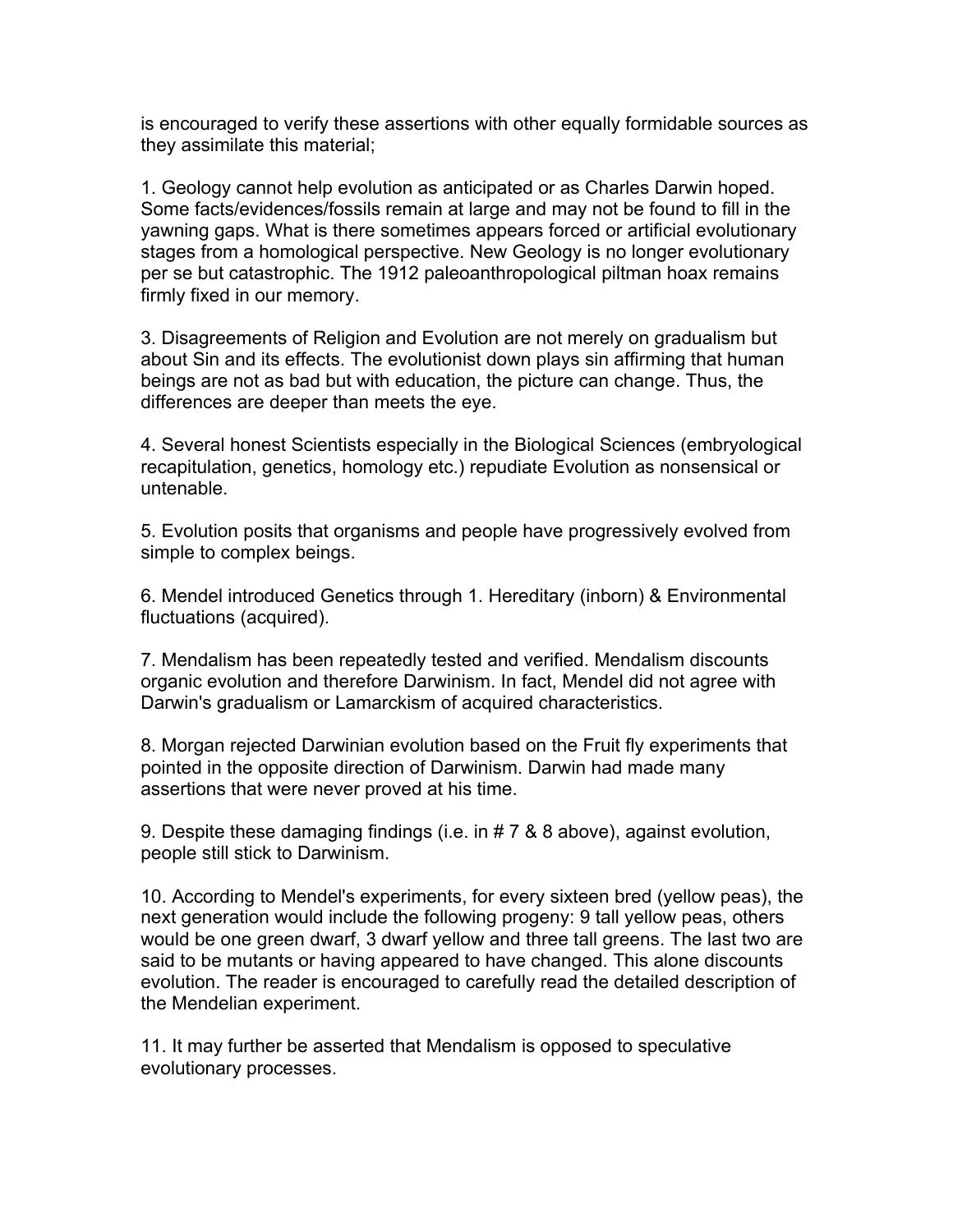12. Mendalism offered an opportunity to objectively test the truthfulness of evolution which unfortunately pointed in the "wrong direction"!

13. Scientists themselves are not agreed on the factual nature and truth of Evolution but hold on to it by faith.

14. Some Scientists like Bateson reject gradualism in preference for sudden creation/appearance of families/organisms. This sorts out the fossil gap problem that has bugged evolution.

15. Nomenclature should have developed from:

- 1. Families to
- 2. Genus to
- 3. Species to
- 4. Varieties

16. There must have been a large collection of organisms at the same time to ensure equilibrium in the ecosystem. This could suggest sudden appearance of organisms.

17. Darwinians are smart by avoiding Mendalism, at least historically, preferring to stick to speculation rather than facts.

18. For gradualism to hold true, a lot of time is essential.

19. Traits are never passed on physically but genetically, unlike what classical Darwinism claimed from Lamarckism.

20. Several individuals are key to the development of gradualism, evolutionary thought. These include the following:

A. Lyell-Father of Uniformitarianism. He postulated that the older fossils would be at the bottom while newer on top. There is however some inconsistencies in nature that potentially disprove this dogma.

B. Baron Cuvier-The Genius that misled the world on some geological aspects but a great mind. In recent times, we have Dr Andrew Snelling from Australia that proves that nature evidence (via archaeology) record being consistent with the Biblical narrative.

C. Charles Darwin-Bequeathed the world with the theory of evolution by natural selection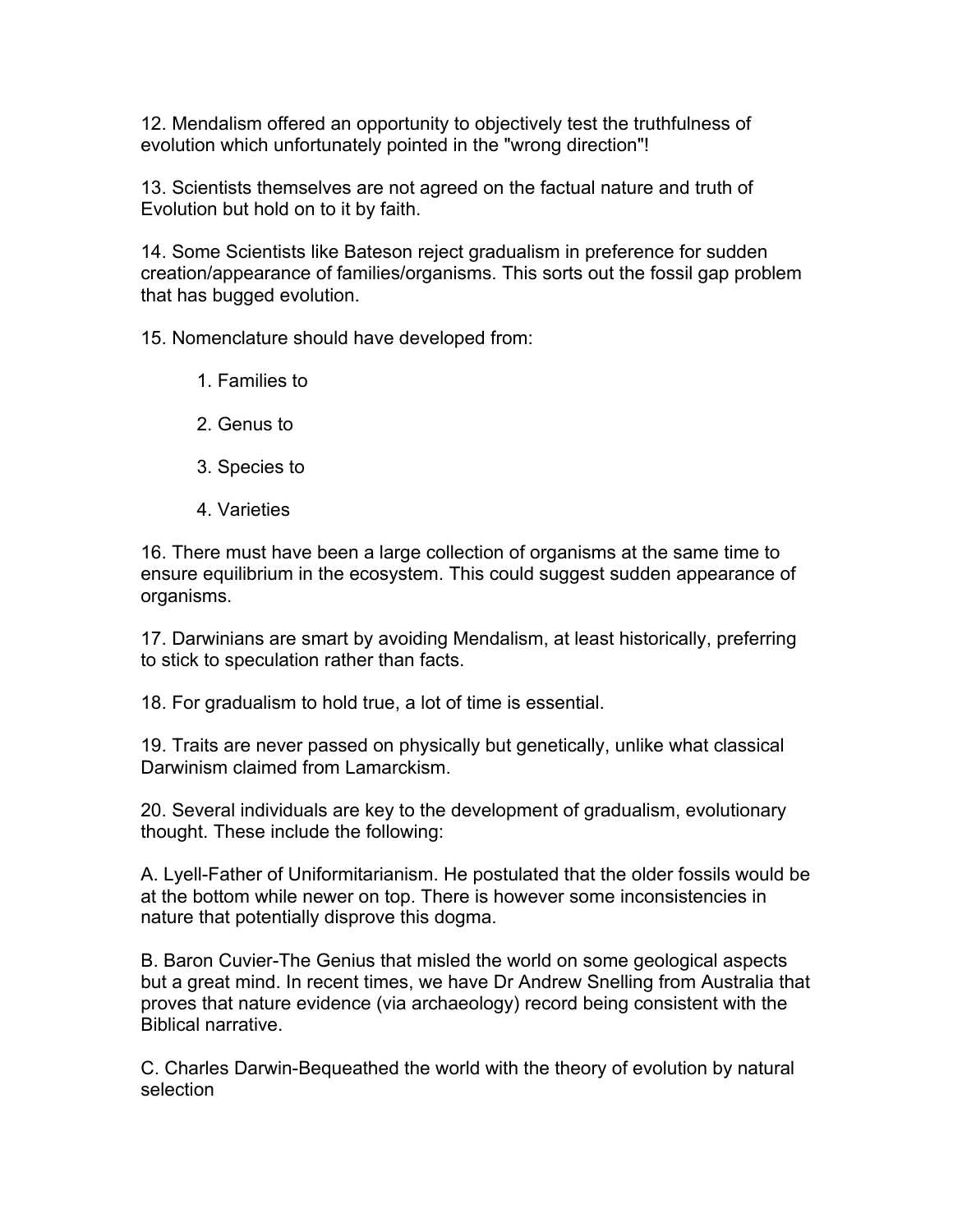D. Erasmus Darwin- was Grandfather to Charles. He had some of the initial ideas about evolution that Charles later adopted.

E. Thomas Huxley-A Philosophical thinker. He advocated evolution and rejected creationism.

F. Herbert Spencer

G. A. Weismann

H. Ernst Haeckel

I. Aristotle

J. Wallace, a colleague of Darwin with whom Darwin wrote the scientific paper but Darwin got all the credit.

21. If Wallace & Darwin did not hastily put forth their pagan rooted theory of evolution, others would have shortly after that. They did it in the nick of time.

22. At times, some "accidents" in nature may deceive us to believe a lie.

23. The Biologists and now Geologists, are increasingly abandoning evolution for newer theories.

24. Baron Curvier prepared the way for Darwin's evolution. The world was thus led astray by his efforts.

25. Charles Lyell set the ground for Geological Uniformitarianism smoothening the way for Darwin

26. Thomas Huxley asserts that the forerunners prepared the way for Darwin to a waiting scientific community, hence the popularity of the book.

27. A day is yet to come when scientists will realise the folly of Evolutionism.

28. The linkages for evolution are presently incomplete and weak today despite over a hundred years of search. What we have is basically faith based arrangements conveniently/artificially arranged.

29. Evolutionists create an artificial epoch for each age.

30. It is believed by Professor Newman in 10 propositions that epochs existed and towards the end of each epoch, a species developed that became dominant in the subsequent age.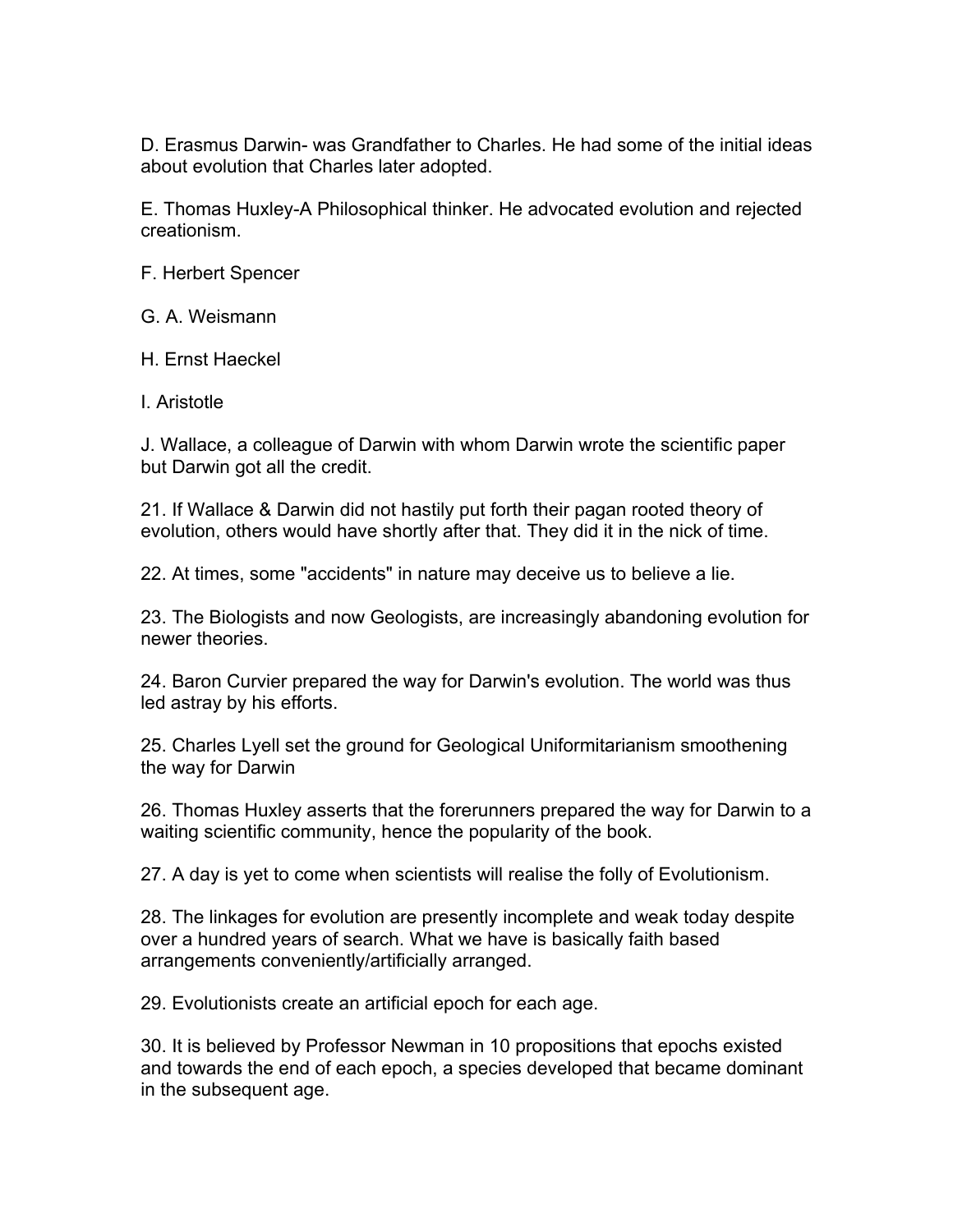31. The Fossil record remains complete to date.

32. Evolution is faith based in nature and not scientific at all.

33. Darwin made gradualism a going concern but this has been repudiated by new scientific discoveries. Darwin had made many assumptions, some of which were clearly wrong.

34. Some old proofs for evolution have been failing, hence the need to consistently change goal posts. New foundations needed for the theory to survive.

35. Among the scientists that have discarded old Darwinian evolution views include the following according to the speciality: Botanists; Dukinfiled H. Scott, H.B. Guppy, J.C. Willis and A.G. Tansley. Zoologists; A. Willey, J.T.Cunningham and E.W. MacBride.

36. Although some physical features appear similar in some species, that proves nothing.

37. Some older and newer species (of the same animal) have been deliberately renamed so that they appear extinct.

38. Evolution favours gradual death of species so that the layers are found in keeping with uniformitarianism.

39. Unfortunately, the record is not uniform and in some cases point strongly to a catastrophe.

40. Some species are extinct such as dinosaurs & trilobites. Interestingly, these remains have been found side by side suggesting that they lived at the same time.

41. There are no human evidences of progression from the past except for a few scattered examples. The Ancient record of human fossils point to pretty humans not necessarily inferior as often portrayed by evolutionists. Granted, they may not have been as refined or advanced but that does not make them less intelligent or inferior for that matter.

42. Degeneration of species is the order of nature not as evolution projects. Evolution posits that evolution is upwards and progressive.

43. Evolutionists still have some gaps in their fossil record. Some fossils are yet to be discovered. Some fossil records have now been found such as the desert plants or in deeply frozen seas.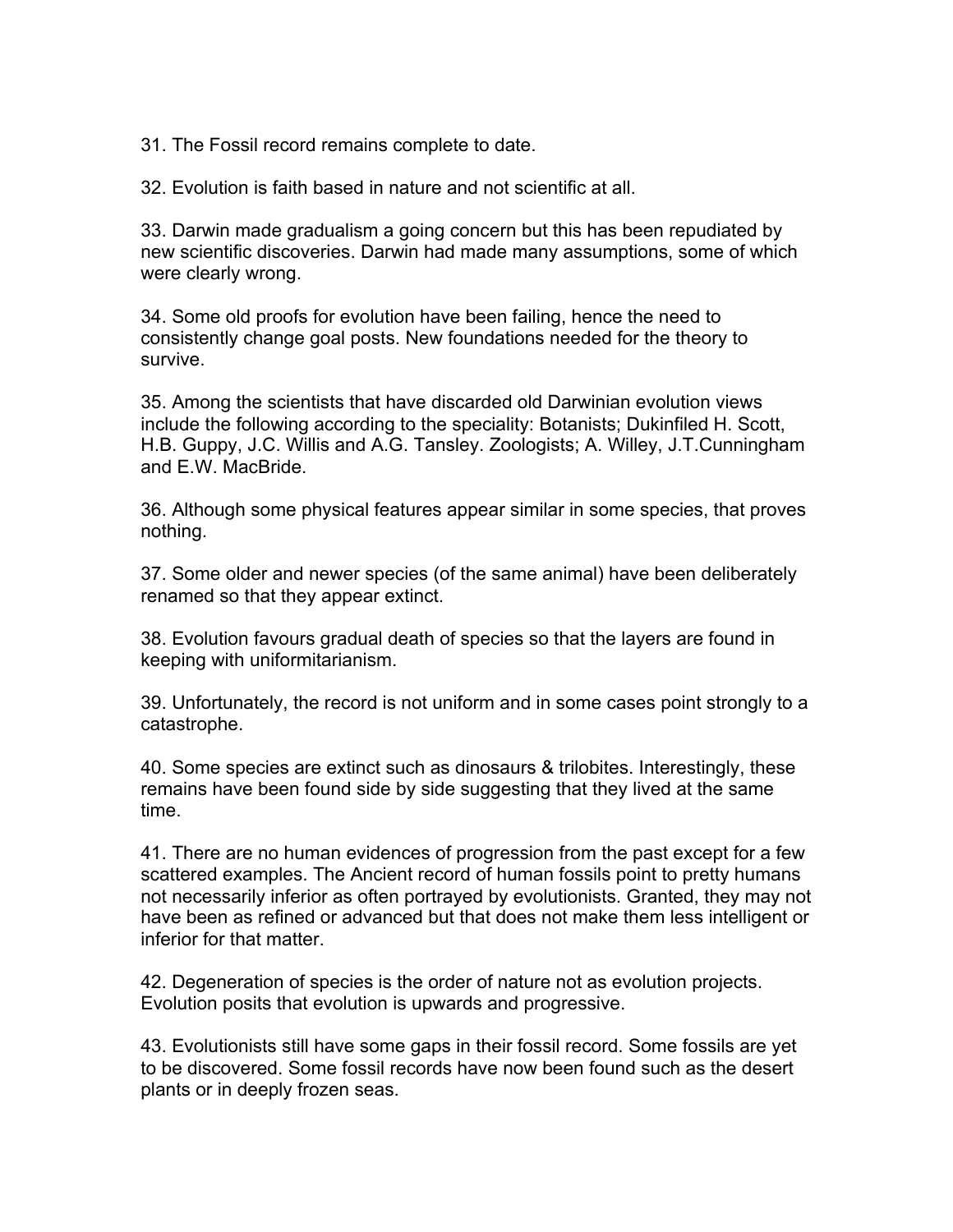44. The ancient people were no less intelligent and as earlier suggested, good looking.

45. Microevolution does take place today but not macroevolution. Some modification in species does certainly take place today.

46. Nomenclature was started by Linneaus (1707-1778) but later developed by Jordan. Though strictly speaking Adam was the pioneer of nomenclature.

47. Some suggest that there were Pre-Adamites in existence.

48. The issue of races still yet to be resolved but is believed to have taken place in Genesis 11.

49. Some scientists and theologians once taught fixed organisms. It is important to be honest when doing something.

50. "Species" has several meanings from Linnaeus or Jordan view.

51. Caste/class systems in insects like bees, how? Did this evolve into specialisation or what? What is the explanation?

52. Degeneration of species makes more sense than otherwise. Evolution towards complex beings goes against the laws of thermodynamics.

53. Looks can be deceiving leading to wrong conclusions. Comparing through morphology is not correct.

54. There is need to reject some theories such as humans having had a tail.

55. There are many queries directed at evolution that the theory cannot explain such as the caste system.

56. Some authorities reject the idea of repetition of forms from ancient parents and replace it with a necessary process for organic embryo organic development. The fact that stages appear same or similar does not mean organisms have common ancestry.

57. The recapitulation theory was proved bankrupt by several authorities/journals or publications such as the Scientific America.

58. During embryo development, one cell replicates too many till it reaches a kind of mulberry sort then enters the blastula stage to the gastrula and there after distinctions between organisms emerge. All animals (large and small) go through this gastrula stage.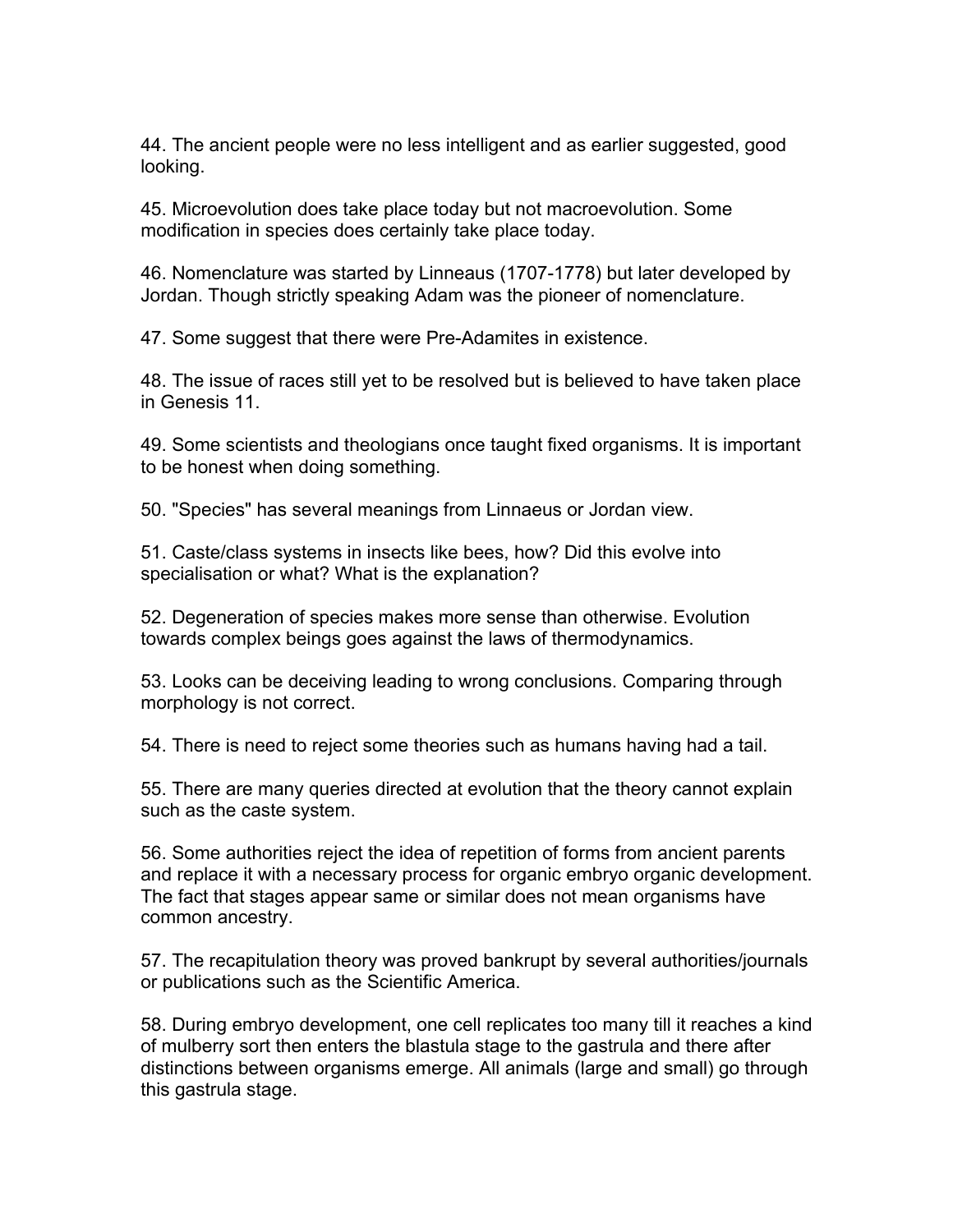59. William Harvey discovered that all larger animals start from Ova-eggs (1651) as well as the circulation of blood in the body. K.E. Von Baer (1792-1876) discovered the embryo stage development.

60. Ernst Haeckel (1834-1919) and others took this development to support evolution via the embryo recapitulation theory. The arguments through the embryo recapitulation was eventually proved hollow an argument.

61. After the gastrula stage, differences emerge that distinguishes organisms.

62. Some argue that similarities in embryo developments are attributable to evolution-common ancestor....."Recapitulation" means all animals go through the evolutionary stages albeit in a very rapid form/stage. Others argue that some parts of the human body are relics of the evolutionary past. The gill slits in embryos are thought to have emanated from an evolutionary stage, not so, because gills and those found in human embryo differ in nature and purpose. Some authorities like Oskar Hertwig reject the idea of recapitulation as a path to past evolutionary phases to necessary natural stages of embryonic development.

63. Evolution states *what* happened while Darwinism explains *how* evolution took place. Darwinism and evolution are different though connected.

64. Mendelism has silenced Darwinism.

65. Teleology (i.e. the argument from design, order etc. for theistic creation rather than gradual evolution of things) was attacked by Darwin.

66. More and more people realise Darwinism's weaknesses but still cling to it by faith. Evolution is bankrupt, a fallen idol. Darwinism in its essential nature is amoral and thrives through blood; survival of the fittest. The weaker species are savagely eliminated from the face of the earth in the quest to survive and selfpreservation.

67. The origin of Species book was clearly atheistic. It rejects the idea of special creation in preference for gradual evolution of things. God is thrown out of the picture.

68. Freedom of expression in an Evolution packed world is suppressed. Any dissenting or questioning views are swiftly dealt with by punitive actions and measures. In some University faculties, if one is discovered to be theistic, they have been cases of one losing their post, job or tenure! One example is what happened to Dr John Whitcomb, in a theological institution, turning to theistic evolution! Dr Whitcomb stubbornly held on to literal and six day creationism and paid the price for his resolute position!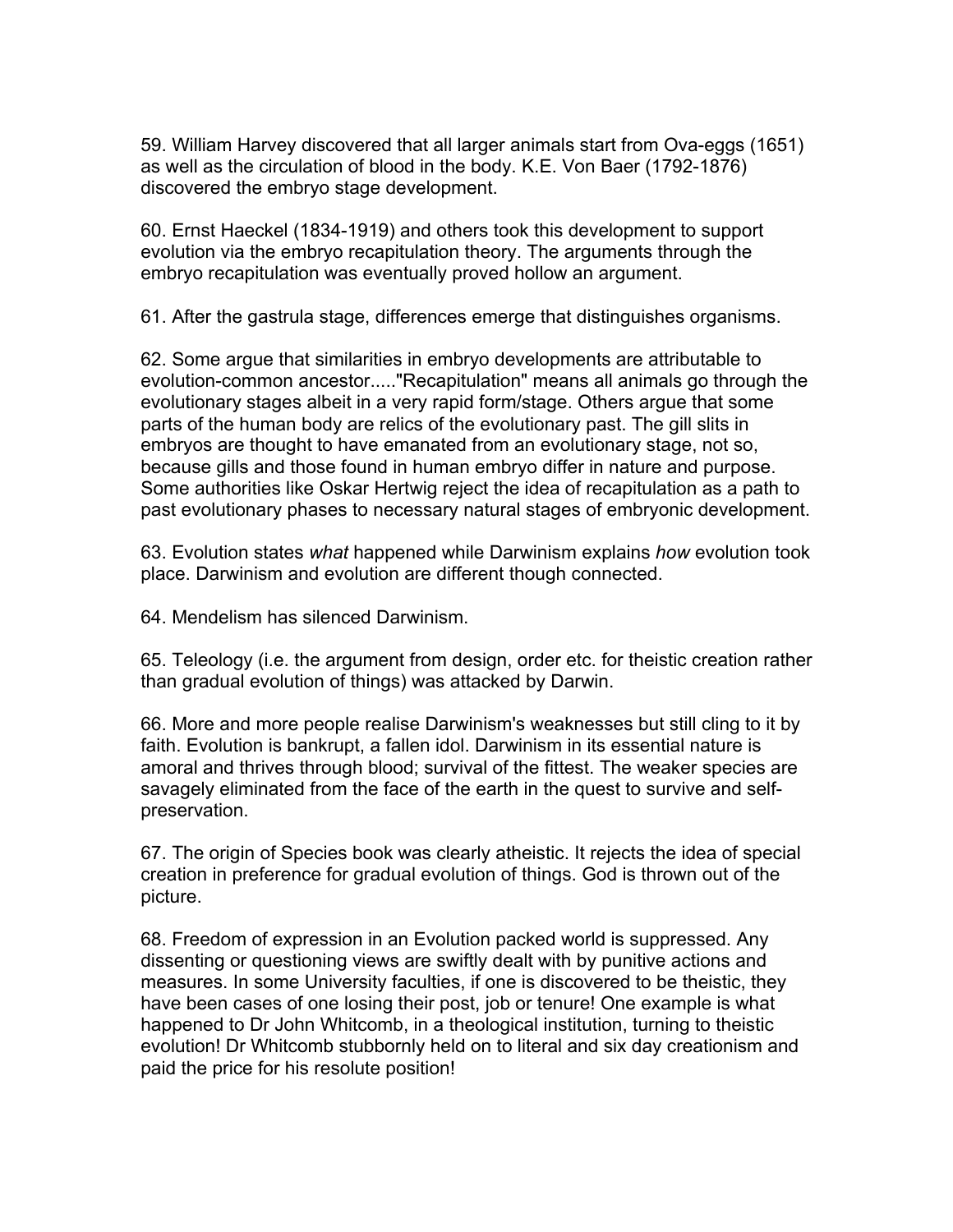69. Some laws of evolutions are really superstitious beliefs imposed on science. People will do any and everything to protect evolution. Specialists such as Henry F Osborn hide information about the true nature of Evolution from their colleagues. Scientists protect false evolution foundations that have been found wanting. They claim evolution is true just needing modification and time to prove itself. Darwin, Wallace, Huxley and Spencer organic evolution. Darwin wrongly believed in acquired characteristics taught by Lamarck.

70. Scientists with contra view to the general populace (on evolution thought) are stifled from expressing themselves or publishing. Evidently, Evolution is now a Dogma and stifles other views. If anyone dares it, they are ostracised.

71. Evolution acts as a closed question when in fact not. It is high time for people to awake and claim freedom of conscience and expression!

72. Scoffers have always existed and will persist. There are helpless enemies of the cross like Bertrand Russell.

73. The resurrection is a fact. Christians must look forward to the resurrection.

74. Salvation must culminate into transformed body/existence at the resurrection. People must seek salvation in Christ for salvation not human ideas such as evolution.

75. Evolution and Biblical accounts point in different directions: Organic evolution; from simple to complex organisms 2. Creation; degeneration until the new creation.

77. Creation was completed in six days. What remains is sustenance.

78. Each person has some kind of philosophy by which they live/interpret the world.

79 Some people teach Eternity of matter and a finite God like William James.

80. The Christian has a blessed hope resting on the infallible truth of God.

81. People are responsible and have a free-will-culpable too.

82 Three key points to consider about Christian appeal: 1. God 2. Free will 3. The Future

83. If evolution were true, all the elements in nature would have long decayedradioactive decay.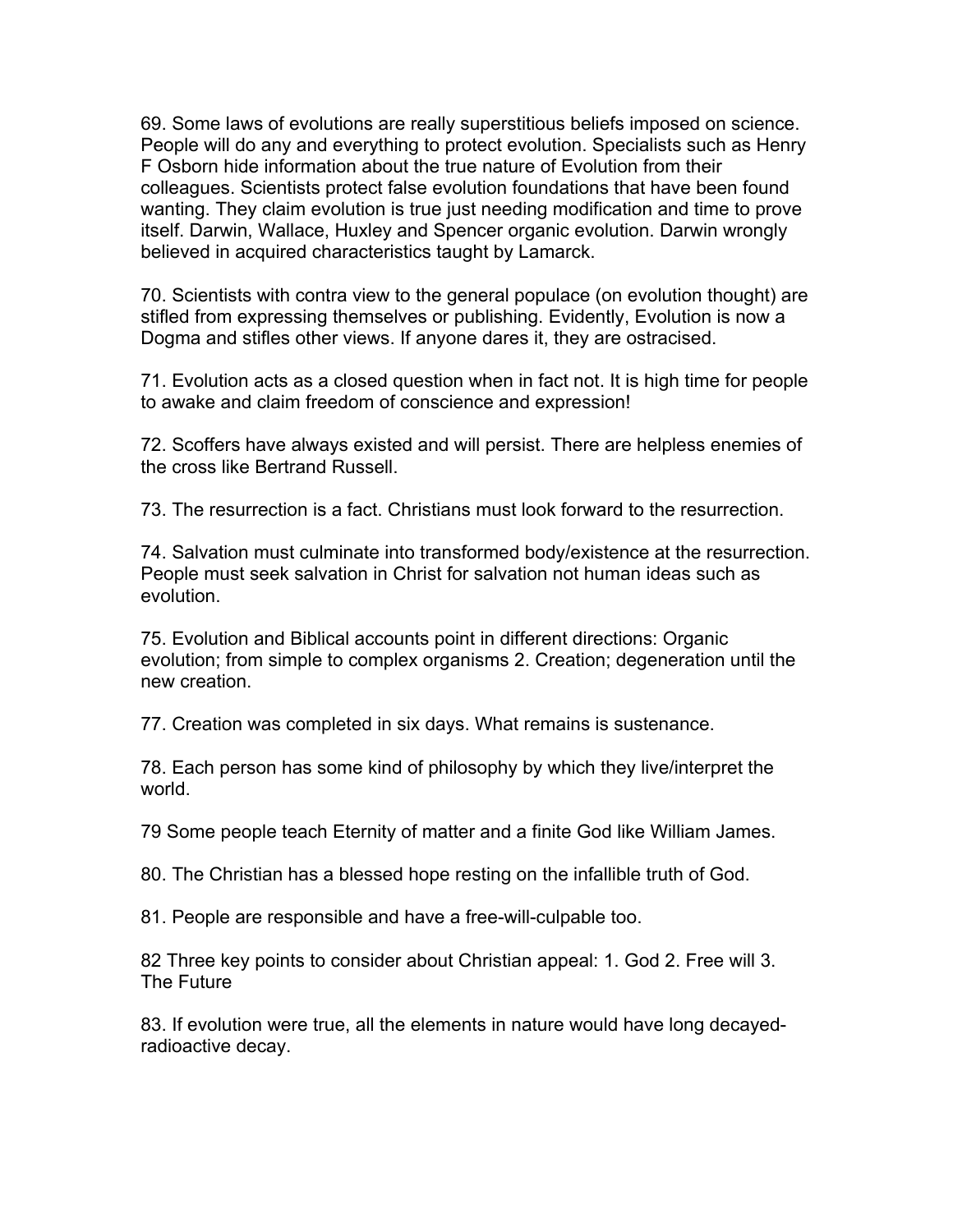84. America is in the midst of the throes where God is systematically rejected from every side. People are toying with toxic poison as they relate to socialism, Marxism and ultimately evolution. Marxism and socialism are economic aspects of evolution. Paganism has made a return today on every side and many are unaware. Some Preachers such as White (New York Minister of religion in the 1920s) opt to be syncretic. Once a nation abandons the Bible, it is sure to plummet, as America is presently doing. It may take time to show but it eventually will. Christians must be wary of evolution in its various forms and shades. There is great compromise today. The Christian must separate themselves from the general apostasy.

85 Depending on our hind socialization, we develop a world view.

86. To be Born Again, a person must be regenerated by the Holy Spirit and converted.

87. There is great apostasy on every side today but the true saints are known by their fruit.

88. Outward manifestations may not exactly portray what is inward. Regenerate souls love and obey God regardless. Simply living the Christian life will render one undesirable by Heathens.

89. Evolutionists trust education not God for transformation.

90. There is need to be passionate about Christ.

91. Evolution views sin as a mere mistake or weakness. Sin is serious with grave consequences!

92. Stereotypes may mislead.

93. There are battles between right and wrong consistently going on in the world.

94. Depravity is deep rooted in people/men. The best of men are sinners, including Bertrand Russell.

95. Some liberals have embraced heathenish tendencies. The Christian should beware!

96. Leaving a particular church for another may not be the prime solution, it is a transformed heart that is essential.

Thus we can see that there is much to be learnt about Darwinian evolution, some of it very shocking and self damning to the theory, if theory it may truly be called!